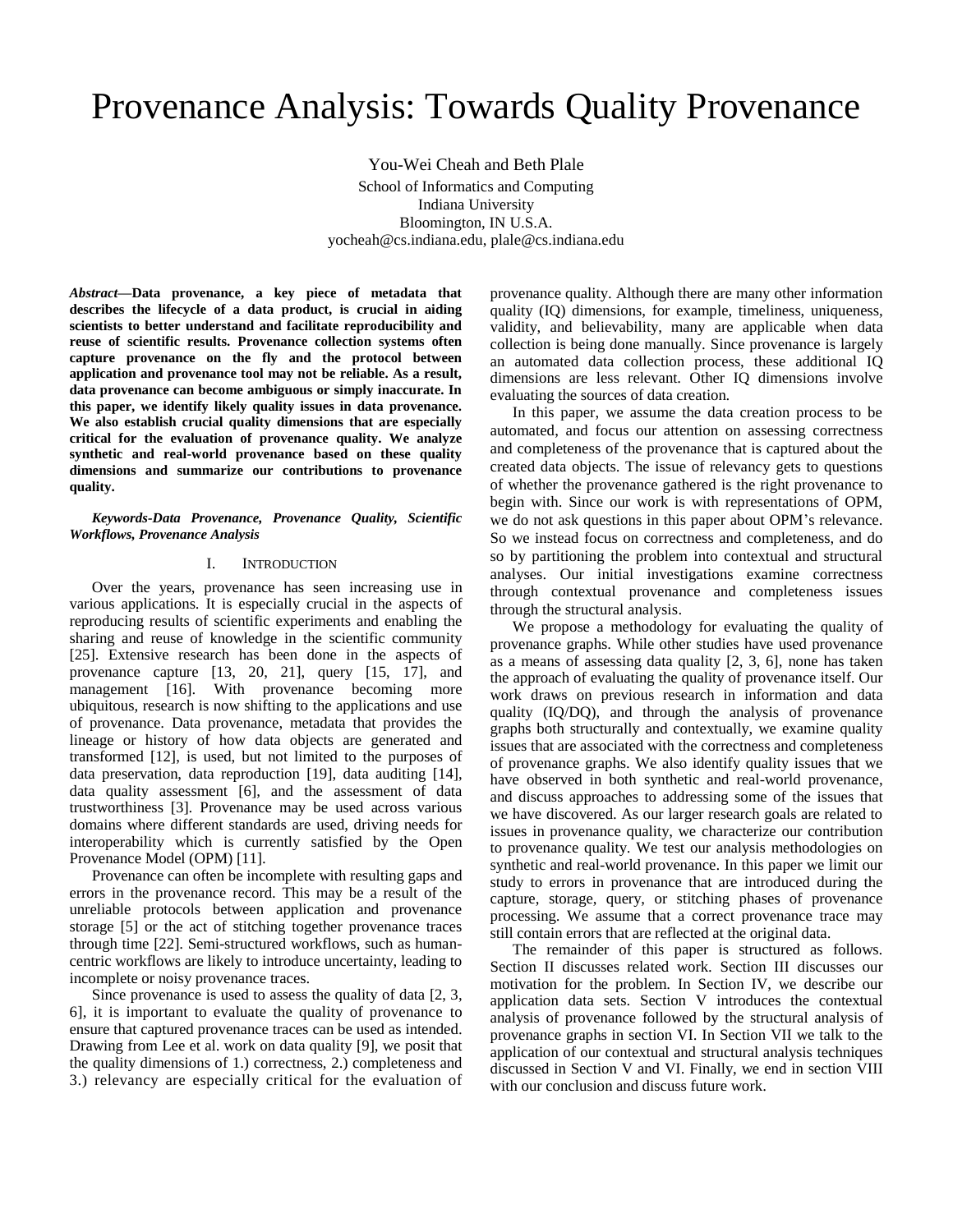### II. RELATED WORK

Data quality (DQ) assessment is typically recognized as a difficult and multidimensional concept [4]. Over the years, the field known as information quality (IQ) (analogous to DQ) has proposed multiple approaches to thoroughly understand the problem. The traditional literature in IQ deals with the quality of data in organizations. Lee et al. [1] developed a methodology called AIMQ to assess IQ based on questionnaires and analysis techniques to interpret IQ measures. Lee et al. [9] looked into IQ from the perspective of quality during data collection, data custodianship, and data consumerism. Many traditional IQ approaches rely on a questionnaire approach, which is based on subjective user inputs. A more recent study by Stvilia et al. [10] implemented a general IQ assessment framework. Their framework is based on typologies of IQ problems and a comprehensive IQ taxonomy based on 22 dimensions. The framework was then validated using Simple Dublin Core records and Wikipedia articles.

The metadata community has also studied the use of provenance in measuring data quality. Bruce et al. [8] suggest that provenance is one of the seven most commonly recognized characteristics of quality metadata. They propose the concept of tiered quality indicators, containing a set of indicators that are considered basic indicators. Beyond the basic sets of indicators, quality is improved by more detailed information. We adapt this notion and suggest a set of criteria that weights "basic provenance" more highly over "detailed provenance".

A few studies have integrated provenance as a criterion for DQ assessment. Simmhan et al. [2] developed a data quality assessment model that incorporates provenance as part of the evaluation criteria, alongside social perception, data accessibility and intrinsic metadata. Dai et al. [3] propose a model that uses provenance to evaluate the trustworthiness of data. Hartig et al. [6] used web data provenance to assess the trustworthiness and quality of the data of the Web through the use of annotating provenance graphs with impact values. Their quality model also takes into account incomplete provenance information through the use of alternative impact values and through the representation of uncertainty.

Many have used provenance as a means of assessing the quality of data, but none have taken the approach to evaluate the quality of provenance itself. Our work draws on previous IQ/DQ research to assess the quality of data provenance.

Zhao et al. [23] propose an approach that uses semantic associations for predicting missing provenance in reservoir engineering. In our case, we assume 100% confidence for the prediction of provenance and focus on what should be filled in for an incomplete provenance trace. We also provide an algorithm that scores entities in a provenance trace.

## III. PROBLEM MOTIVATION

Our research has the assumption that provenance traces are not perfect and may have missing data or erroneous data. In this section, we discuss potential quality issues that a provenance trace may contain.

We assume provenance traces follow the OPM v1.1 standard. Provenance traces in OPM are directed acyclic graphs of causal dependencies. OPM nodes can be one of three types, namely *Processes*, *Artifacts* or *Agents*. OPM edges can be one of five types: *wasDerivedFrom*, *used*, *wasTriggeredBy*, *wasControlledBy*, and *wasGeneratedBy*. In this version of OPM, annotations can be added to any node or edge and are used to add extra information to OPM entities. These annotations are essentially name value pairs, with the name being a subject under the OPM specification and the value being a typed value with an associating namespace.

Provenance traces can be incomplete at a structural level, and contain missing nodes or edges. This may be the result of dropped messages during provenance capture or it could be a result of failed workflow executions. The identification of a failed workflow execution can be complicated. For simplicity, we define a failed provenance trace as a trace that does not contain the final process or data object of a workflow execution. Incomplete provenance, on the other hand, at the contextual level is a result of incomplete instrumentation during provenance capture. Incomplete provenance reduces the richness of provenance but does not affect the overall lineage trace.

A provenance trace may contain errors related to the accuracy of provenance capture. These errors may be as simple as numerical rounding errors, or it may be a complex problem with the provenance capture mechanism introducing errors in a random fashion that may require domain specific knowledge for fixing. Inaccurate provenance may also arise when duplicate and conflicting provenance records are captured. Since provenance typically passes through a capture, store and query phase before being returned to a user, the inaccuracy of provenance could stem from errors in the system at any one of these phases. Provenance traces that are stitched together have an additional phase and errors may also be introduced here.

Consistency issues can also be another source of problems in provenance traces. The problem of consistency falls under the data quality dimension of correctness. When two different provenance traces are stitched together to form a single provenance trace, the combined provenance trace may be inconsistent, since provenance may have been captured differently according to different standards. A good example of this is inconsistencies in timestamps. Timestamps are represented in many ways internationally. Two of the usual formats are MM-DD-YYYY versus DD-MM-YYYY and it is apparent how inconsistencies in a trace may lead to confusion for a date such as 02-01-2012. Timestamps can also become inconsistent with the causal dependencies in a provenance graph due to a variety of reasons. One reason could occur because of time drifts in the provenance capture system.

Traditional data cleaning techniques may be able to solve some of the issues in accuracy and consistency. However, some of the problems require stitching provenance traces together, and this can involve multiple provenance databases having different standards and schemas.

Our model of analysis is shown in Fig. 1. Correctness is assessed primarily through contextual analysis while completeness is assessed through structural analysis. Both types of analysis are done at graph level (G), while multigraph analysis (M-G) is used for completeness and node/edge analysis (N-E) for correctness approach.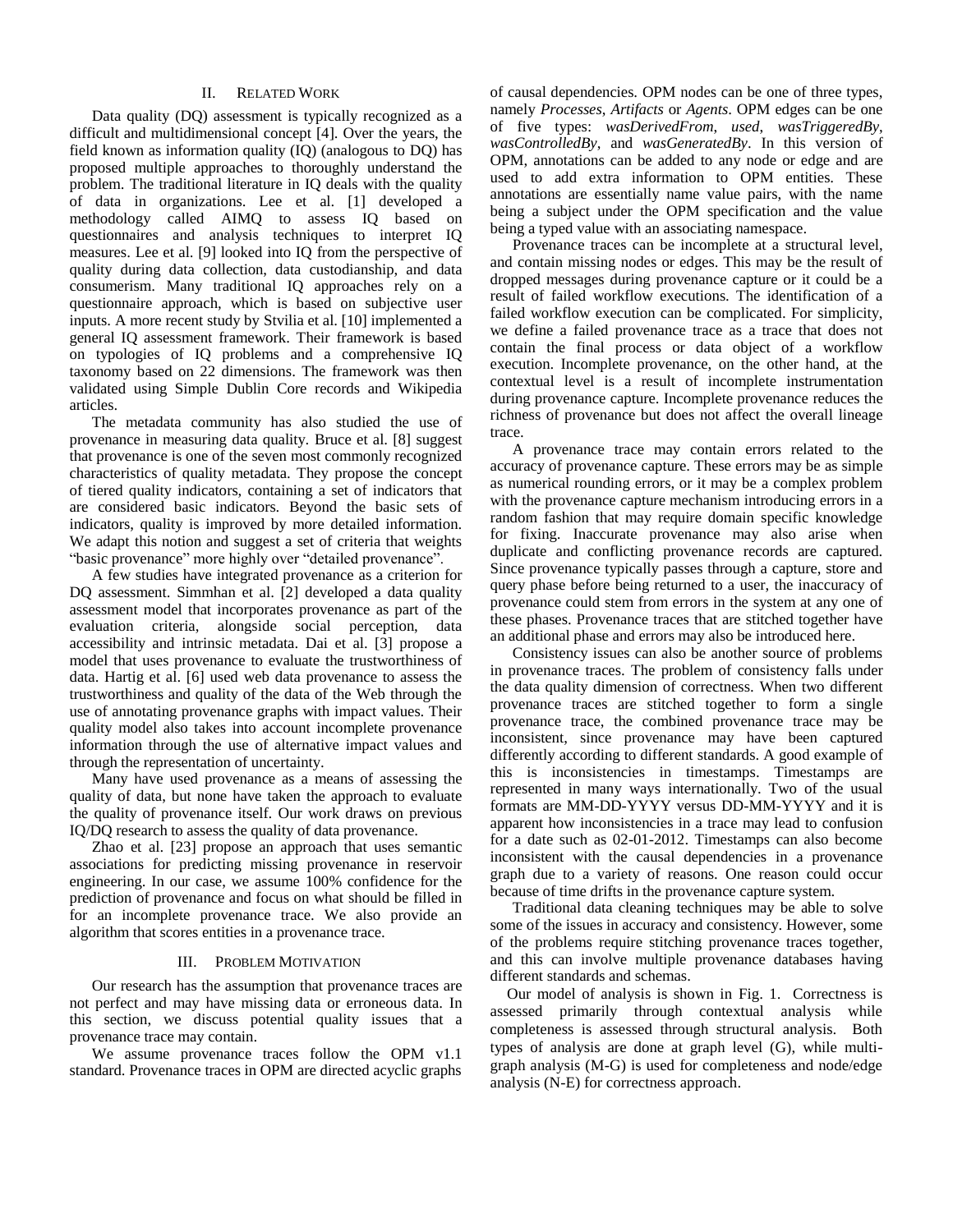

Fig. 1. Provenance quality analysis overview. Correctness is assessed through primarily contextual analysis while completeness through structural analysis. Both types of analysis are done at graph level (G), while multi-graph analysis (M-G) is used for completeness and node/edge analysis (N-E) for correctness.

Our goal is to detect ambiguities and conflicts in real and synthetic provenance traces. Moreover, we hope to complete portions of missing provenance for workflow traces that have successfully executed, but have dropped messages. The severity of dropped messages in a workflow execution may impair our ability for us to complete the missing picture of provenance traces. Since we are dealing with a homogenous set of workflows, we assume a priori provenance of a complete workflow and attempt to repair provenance traces based on this knowledge. We also propose a provenance quality evaluation mechanism that scores and validates provenance traces. This scoring mechanism will serve the purpose of providing a useful comparison between provenance traces before and after the repair of provenance traces.

# IV. APPLICATION DATA SETS

We apply our methodology to both synthetic provenance and provenance from a NASA production satellite ingest processing pipeline. The synthetic dataset consists of provenance graphs for six types of workflows. We sampled 500 provenance graphs from a 10GB provenance database with known error characteristics [5], for a total of 3000 provenance traces, a total that amounts to approximately 630MB of provenance data. For each type of provenance graph, the distribution of the number of provenance graphs with successful workflow runs, failure runs, runs with dropped messages, and runs with both failure and dropped messages is maintained. The original distribution of these provenance graphs consists primarily of 55-60% of graphs without failures and without dropped messages. Provenance of workflows with dropped messages consists of approximately 20%, and the remainder consists of provenance that involves failures, with and without dropped messages. The exception to this distribution is the larger provenance graphs of MotifNetwork and Animation workflows, where the provenance of failed

workflows constitutes 50% of the total. The other 50% is split between provenance of successful workflow runs with or without dropped messages.

The provenance sample was manipulated by introducing additional errors that we have observed in our work with provenance capture in applications, which include:

- i) Duplicate and conflicting annotations
- ii) Manipulation of timestamps (altering of timestamps,
- swapping of begin and end times)
- iii) Reordering of timestamps between edges
- iv) Duplicate edges

The real-world application dataset comes from NASA's Advanced Microwave Scanning Radiometer – Earth Observing System (AMSR-E) [27] ingest processing workflows. AMSR-E is a passive microwave radiometer aboard a polar orbiting Aqua satellite that generates data about the poles. Provenance was captured for approximately 1 month of data for different scientific data products including sea-ice (L3), rain (L2B), snow (L3), land (L2B, L3), ocean (L2B, L3), drift (L3). The daily L2B data consists of 905 provenance traces for each data product, while the L3 data consists of about 33 traces for each data product. Six 5-day traces were available for snow (L3), 5 for weekly ocean (L3) and a single monthly trace for each of ocean (L3), snow (L3), and rain (L3) constitute the rest of our sample. This total of 2890 provenance graphs amounted to approximately 60MB of provenance data.

# V. CONTEXTUAL ANALYSIS

Contextual analysis addresses the correctness of provenance. Errors are a result of a failed or incomplete workflow execution or could be a result of the unreliability of the provenance capture mechanisms. We employ a number of methods of analysis that are explained in this section.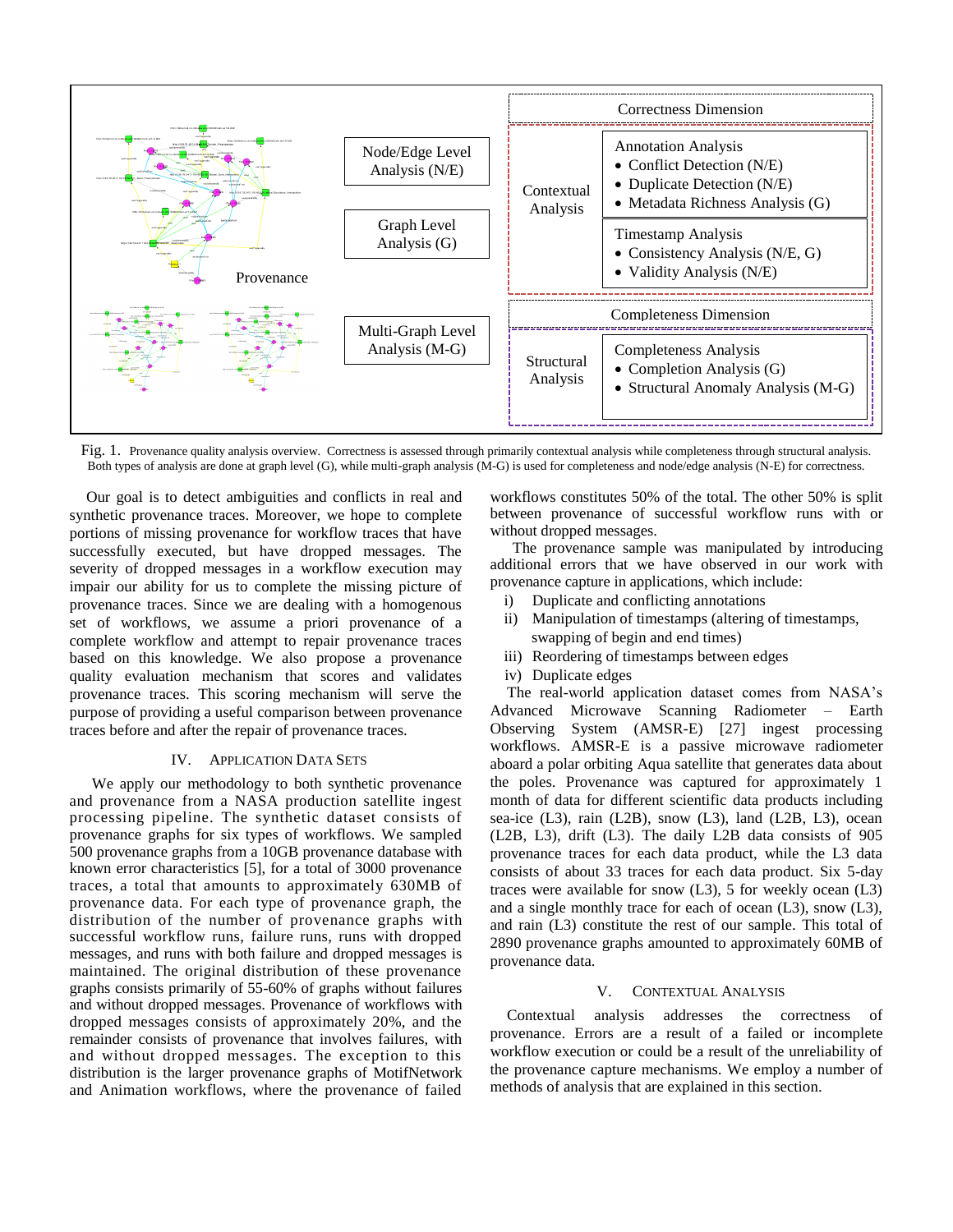# *A. Methodology*

The execution of workflows may contain anomalies. An anomaly is a deviation from the norm, where the norm is established within the context of a single provenance graph. We assume that the provenance capture process is sufficiently reliable and regular. Provenance captures of the workflow execution can reflect these anomalies in a number of ways. We check for anomalies in provenance by analyzing different properties of nodes and edges in a provenance graph.

 One such method examines provenance through analysis of annotations in a provenance graph. Our analysis is performed through algorithms that look for duplicate and conflicting annotations. We also use a simple clustering algorithm that clusters annotations based on the count of annotations for each parent types to identify anomalies in the annotation of provenance graphs.

The goal of our methodology is to expose correctness and consistency issues that affect the quality of a provenance graph. Our contextual analysis techniques focus on two aspects in a provenance graph: annotation analysis and timestamp analysis.

**Annotation Analysis -** We assume provenance contains duplicate events. Duplicates are far more likely to occur in the annotations than in the structural aspect of a provenance graphs. Duplicate detection is used to detect exact replicas of annotations and also potential conflicting annotations within a single provenance graph. To the latter, we identify annotations under the same node or edge that have the same name but different values to be one that may be potentially conflicting.

Clustering annotations based on the number of annotations for each node or edge is useful to observe whether a particular node or edge has richer or poorer annotations than the norm. This is first done by grouping nodes or edges by type, where the type of the node refers to the kinds of nodes in OPM: *Process*, *Artifact*, and *Agent*. The type of edges refers to the 5 different causal dependencies under the OPM specification: *wasDerivedFrom*, *used*, *wasTriggeredBy*, *wasControlledBy*, and *wasGeneratedBy*. For each type group, we do a second grouping based on the number of annotations for each group. Finally, we use a relative threshold to determine whether a particular group of nodes or edges have richer or poorer annotations than usual. For each type group, we select the number group with the highest occurrence and then compare the ratio of each number group with the group of the number group with the highest occurrence. A preset threshold is used to determine whether a certain group is considered an anomalous group. For example, nodes of the OPM *Artifact* type are grouped into a single group, and nodes of the OPM *Process* type are grouped into a single types group. For the OPM *Artifact* group, we will then group OPM *Artifacts* with 4 annotations into a single group, while OPM *Artifacts* with 6 annotations will be grouped into another group and so forth. If the OPM *Artifacts* with 6 annotations group has 126 occurrences while the group with 4 annotations only has 3 occurrences, we will select 126 as the denominator for the comparison. Using a preset threshold of 5%, we will find that the OPM *Artifacts* group with 4 annotations yields only a

composition of 2.38%, hence rendering this group as an anomalous group.

**Timestamp Analysis -** Even though timestamps are optional in the OPM v1.1 format, they provide extra context and information to the transformation of data when present. We analyze timestamps in provenance graphs when present to ensure that consistency for timestamps is preserved throughout the provenance graph, i.e. that the timestamps for events are such that the timestamp of events are not in conflict with the causal order of events. For example, a certain process P1 was triggered by P2 and P2 was triggered by P3. If the timestamps of P2 was triggered by P3 were such that it implies that it occur before P1 was triggered by P2, then we will have inconsistent timestamps.

In addition, we examine timestamps to ensure that they are valid in the sense that they are well formed. The OPM definition does not restrict an event to possess an exact timestamp, but allows for a time range for an event. We take this into consideration and also check to see if the time range is a valid time range, i.e. that the begin time of the time range is before the end time of the time range.

As proof of concept, we apply our analysis techniques on a number of provenance datasets. These datasets are discussed in more depth in the following subsection.

## *B. Evaluation*

In application of the proposed methodologies, we have been successful in detecting duplicates in annotations for synthetic provenance and AMSR-E workflows.

AMSR-E provenance was collected using a scavenging approach, where provenance is aggressively mined from log files. Duplicate annotations occur in the AMSR-E provenance as a result of log files not being preprocessed and cleaned beforehand, resulting in the possibility of logs containing multiple entries of a certain event. As a result, duplicates are easily picked up. Our results indicate that the magnitude of duplicates can be large so we implemented a cleanup tool that can scour (the Karma) provenance database for exact duplicates; this can improve the performance of provenance graph queries. In addition to hindering scalability, duplicate annotations could suggest other problems, for example, a leakage of data from an unintended source.

An example of duplicate annotations is provided through an AMSR-E monthly ocean provenance graph. For this graph, we observe a high number of duplicate annotations as depicted in Fig. 2. The provenance graph itself contains 875 artifacts, which are all files. Approximately 90% of these files contain duplicate annotations that make up half of the total annotations for each file. Only about 35 files (or 4% of the total files) have no duplicate annotations. 29 files have 27.27% of annotations consisting of duplicates and another 29 files have 33.33% of their total annotations containing duplicates. Based on our observations, duplicate annotations could possibly double the amount of storage required if not handled properly. These duplicate annotations are a result of the processing of provenance from log files and this once again confirms that log files are noisy and either requires pre-processing to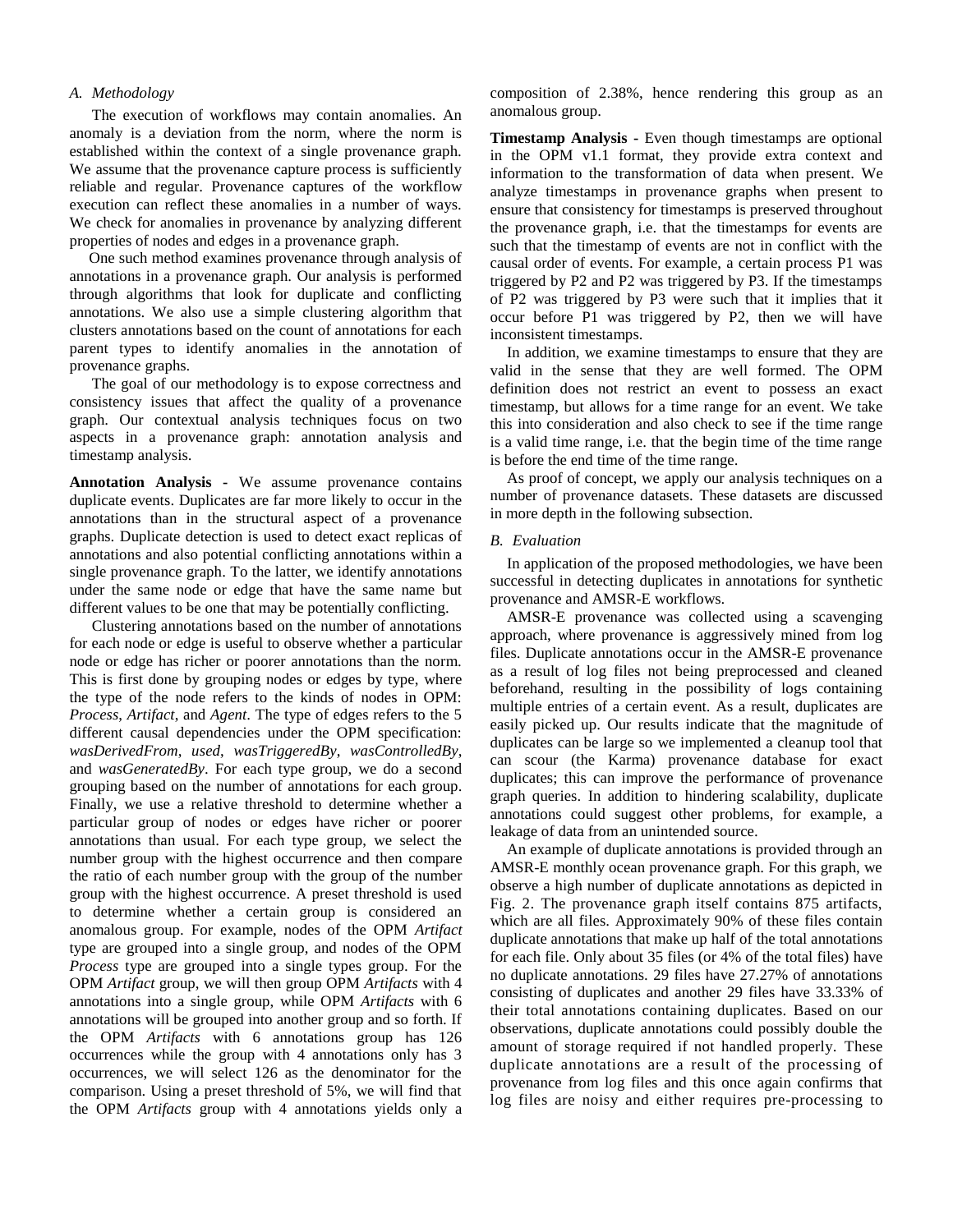

Fig. 2. Distribution of duplicate annotations in *Artifacts* of AMSR-E Monthly Ocean Provenance Graph. The composition of duplicate annotations for each *Artifact* node is shown in the pie chart in terms of percentages.

cleanup log files or post-processing to eliminate duplicates from provenance traces.

We are also able to identify nodes and edges in a provenance graph that has an unusually high or low number of annotations through clustering. Our results for this performed against an AMSR-E monthly ocean provenance graph is provided in Table I below. There are two anomalies that we observe from Table I, namely the *wasDerivedFrom* edges with 2 annotations, and the *Artifacts* that have 16 and 22 annotations.

For our timestamp analysis, we observe that the start and end timestamps in a time range may be swapped for a causal

| <b>Type</b>    | Number of<br><b>Annotations</b> | <b>Occurrences</b> | Percentage of<br>occurrence for<br>type |
|----------------|---------------------------------|--------------------|-----------------------------------------|
| wasGeneratedBy | 1                               | 1                  | 50%                                     |
|                | 3                               | 1                  | 50%                                     |
| wasTriggeredBy | 1                               | $\overline{c}$     | 50%                                     |
|                | $\overline{2}$                  | 1                  | 25%                                     |
|                | 3                               | 1                  | 25%                                     |
| used           | 1                               | 874                | 100%                                    |
| wasDerivedFrom | $\overline{c}$                  | 4                  | 0.46%                                   |
|                | $\overline{4}$                  | 869                | 99.54%                                  |
| Process        | 5                               | 4                  | 100%                                    |
| Artifact       | 16                              | 29                 | 3.31%                                   |
|                | $\overline{4}$                  | 63                 | 7.2%                                    |
|                | 22                              | $\mathbf{1}$       | 0.11%                                   |
|                | 12                              | 782                | 89.37%                                  |

TABLE I. CLUSTER RESULTS OF ANNOTATIONS IN AMSR-E MONTHLY OCEAN PROVENANCE GRAPH

a. Annotations considered here have been stripped of duplicates

relationship in provenance graphs, resulting in an invalid time range. Although this phenomenon is rarely observed, checks of this kind are important to ensure that provenance graphs have high data quality. This is illustrated in Fig. 3, where Process<sub>6250</sub> was triggered by Process<sub>6251</sub> with an invalid time range. In this case, our Karma provenance system accurately captured provenance. However, due to the logs being erroneous, ambiguity is introduced into the provenance trace. Another error that we have observed is that the temporal data conflicts with the structural causalities (Fig. 4). Under the OPM specification the structural causalities takes precedence over temporal metadata since temporal data is optional. Nevertheless, the presence of both forms of data adds conflicting information to the provenance trace and should be rectified.

# VI. STRUCTURAL ANALYSIS

The completeness of a provenance graph is determined through structural analysis by comparing nodes and edges of a graph to a template of generation, such as a workflow. Provenance graphs may not carry a generation template, in which case completeness would need to be approximated such as through machine learning, a subject of further investigation. Structural flaws occur in provenance graphs due to errors in the execution of a workflow or the dropping of event recordings during a workflow execution. Completeness analysis assumes that provenance graphs are directed acyclic graphs, and adhere to an execution template as stated earlier.

# *A. Methodology*

Completeness analysis evaluates the quality of each node by considering the number of errors that are detected for a node. The errors that we suggest that are relevant structurally are the number of input and output edges for each node and also other contextual errors that have been mentioned in the previous section.



Fig. 3. An example of an invalid time range in a single OPM edge.



Fig. 4. An example of temporal data conflicting with structural data.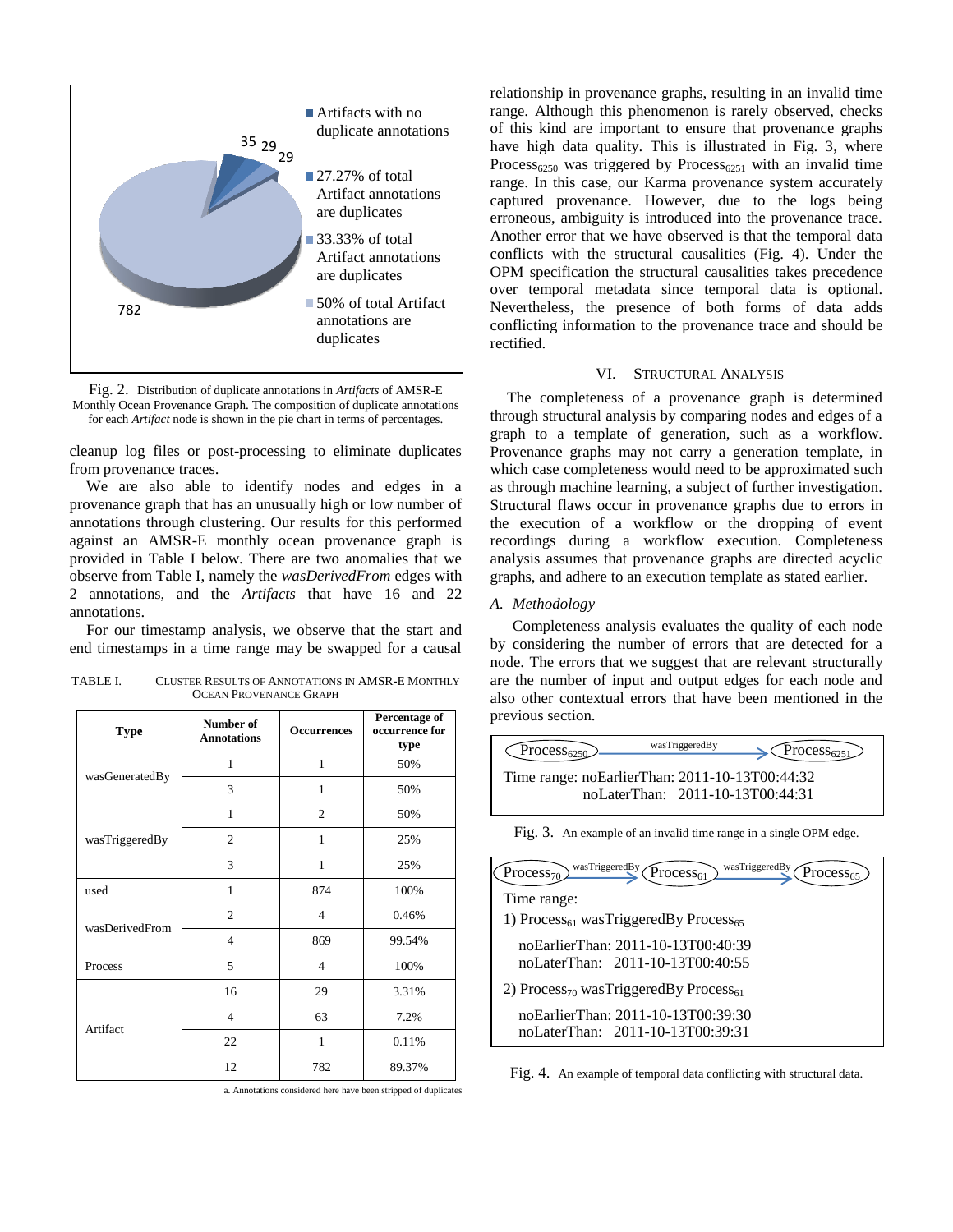We use a 2-pass algorithm that evaluates the structure of a provenance graph and structurally repair provenance graphs. The first-pass uses a depth-first traversal to identify disconnects within a provenance graph. This algorithm begins with a list of initial nodes or nodes that have no parents. The initial quality of each node and edge is evaluated based on the number of errors associated with each node or edge. A second pass is done to repair the provenance graph and reevaluate the quality score of the entire graph after reparation. It is for the repair of the graph structure that we assume knowledge of the execution of a complete workflow graph. Through direct comparison we are able to infer perfectly missing nodes and edges in the provenance graph.

We also built into our framework a method for identifying graphs with anomalous number of nodes or edges. For the identification of these structural anomalies, we use the statistical method of outlier detection based on interquartile ranges. This is the same method employed in box-and-whisker diagrams. In this method, we establish upper and lower fences by using the formulas listed below. Values that fall outside these fences are considered as outliers.

Interquartile Range = Upper Quartile – Lower Quartile Upper Fence = Upper Quartile  $+1.5$  \* Interquartile Range Lower Fence = Lower Quartile - 1.5 \* Interquartile Range

### *B. Structural Anomaly Analysis*

Structural anomaly analysis identifies graphs that that are incomplete or over-complete relative to other graphs of the same kind. It does so by highlighting graphs with nodes or edges that are more or less than the norm. Figure 5 gives an example for how to identify outliers. We sampled 450 SCOOP workflows from our synthetic dataset and analyzed the number of edges and nodes for the provenance graphs of these workflows. The upper and lower fences for nodes are 23.5 and 19.5 respectively, while the upper and lower fences for edges are 35.5 and 23.5. Using this method, we are able to identify 76.03% of incomplete or over complete graphs by analyzing the node counts and we are able to identify 81.20% of incomplete or over complete graphs through the analysis of the edge counts.

From the plots, it is obvious what the norms are for both the number of nodes and edges due to the homogeneity of the nature of the provenance trace. However, in cases where the norm is evenly spread out among a range of values, this method would still be applicable since it is by nature statistically robust and does not make any assumptions about the underlying statistical distribution.

#### *C. Completion Analysis*

The completion of a provenance graph is essential to help improve the quality of provenance graphs. Structural completion of provenance graphs addresses the completeness aspect of quality. It is important to note that the idea of determining whether a provenance graph is complete requires a complete graph template or sample to be compared to. For provenance graphs of scientific workflows, this is easy to obtain. Since scientific workflows are often generated from a workflow template and executed through a workflow engine, a complete or ideal workflow template is available. Moreover, if the provenance graphs are homogeneous, a machine learning algorithm can be applied to a large sample of provenance graphs to obtain a complete provenance template. There are cases where provenance graphs are unique and do not possess a similar provenance graph or template that can be compared to. For these cases, the structural completeness of a provenance graph will be difficult to determine.

Through the use of configuration files that contain the number of input and output edges for each node and also the



Fig. 5. Identification of outliers for (a) node count and (b) edge count in SCOOP provenance graph.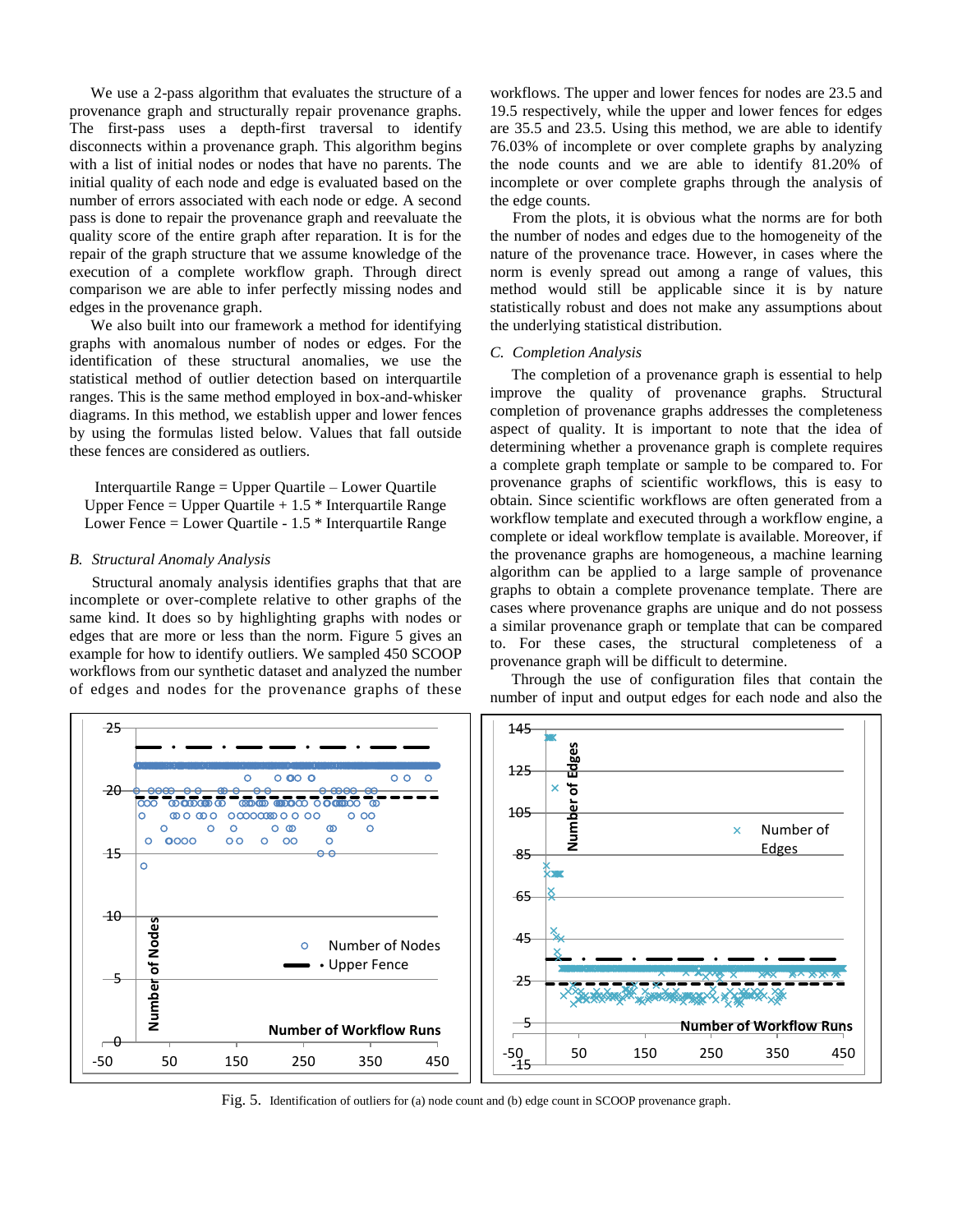connectivity between nodes, we are able to make inferences to reconnect missing nodes and edges in a provenance graph. Although we have managed to complete provenance graphs to perfection, this does not always yield the actual provenance of events. The restoration of a provenance graph should only correct provenance graphs to the extent that it accurately reflects provenance events. For instance, the restoration of a failed provenance graph should not proceed beyond the node that fails, but any disconnects in the graph before the failure point should be restored. The identification of a failure point in a workflow or a process is not an easy task and is ongoing research [24]. For simplicity, we simply dropped all of the inferred nodes/edges if they do not connect to an existing terminating node in a provenance graph. A terminating node or nodes are used to signal the end of a workflow execution and can be read into the framework through the use of a configuration file that contains information of these terminating nodes.



Fig. 6. Visualization of a NAM-WRF provenance trace through the Cytoscape Karma visualization plugin. Inferred node is marked in yellow.

### *D. Evaluation of Quality*

We propose a scoring mechanism to assess the overall quality of a graph along the dimensions of correctness and completeness. Scoring is done through the valuation at both graph and node/edge levels. Evaluation at the node level has both structural and contextual aspects. Specifically, the structural errors include the missing number of input/output edges and the contextual errors include duplicate or conflicting annotations. For edges, the evaluation of quality is only at the contextual aspect of when the event happened between two nodes. So, the evaluation of timestamps and their consistencies are the primary aspect here.

We record the number of errors that are associated with each node/edge and calculate the quality for a node/edge using the following:

*Quality* = 
$$
U - (n_{errors}/C)
$$

where *U* and *C* are constants. *U* gives the maximum score for a node/edge without any detected errors. We assign *U*=1 for simplicity, so that all nodes/edges without errors have a score of 1. *C* refers to a cutoff, where the number of errors that exceeds this cutoff would yield a negative score. If the cutoff value is used as an indicator for the number of acceptable errors for a node/edge, one can easily identify nodes/edges that have the number of errors that fall outside the cutoff threshold. We propose this equation since the lower bound for the number of errors is not usually known, but we are able to identify the case where a node has no errors.

The graph level information quality assessment takes into consideration the completeness of nodes and edges and also examines the detection of cycles and the consistency of timestamps throughout the provenance trace. Errors at the graph level are errors that belong to a graph "node" so the score using the same equation. The overall quality of a provenance graph is obtained by averaging the total quality score for edges and nodes over the sum of the expected number of nodes and edges.

$$
GraphQuality = \frac{(\Sigma Nodescore + \Sigma Edgescore + GraphNodeScore)}{\Sigma ExpectedEdges + \Sigma ExpectedNodes + 1}
$$

# VII. PROVENANCE QUALITY APPLICATION

We apply the analysis techniques of Sections V and VI to the real-world NASA AMSR-E dataset, and summarize what we found here. We do not carry out completion analysis since the application lacked a template for comparison at this time. Our analysis is applied to the daily provenance traces (both L2B and L3) data since they are sufficiently large (for L2B) and moderate (L3) in size. We discuss our high-level findings below.

- 1) We observed inconsistencies between the temporal data and the causal dependencies for every NASA AMSR-E provenance trace. Further investigation has uncovered that all timestamps do not have their hour field in their timestamps set. As a result, all timestamps fall within the range of 00:00:00 to 00:59:59. Invalid time ranges between edges were also observed in 183 of the provenance traces. One other interesting thing is that for one of the drift (L3) provenance trace, the time range between its edges is greater than a week. This seems to be an obvious error since the provenance trace in question is a daily provenance trace.
- 2) No structural anomalies were detected for the provenance traces of ocean (L2B), land (L2B), snow (L3), drift (L3). We did however find anomalies for the rain (L2B) (120 anomalies), land (L3) (7 anomalies), seaice (L3) (8 anomalies), snow (L3) (8 anomalies). Since the provenance traces generally have very strong norms, subtle variations from the norm result as an anomaly. In reality, only a single anomaly can be classified as an outlier for each of the L3 traces (land, seaice and snow), this may be due to the strong norm that we observed. A histogram approach may be a good